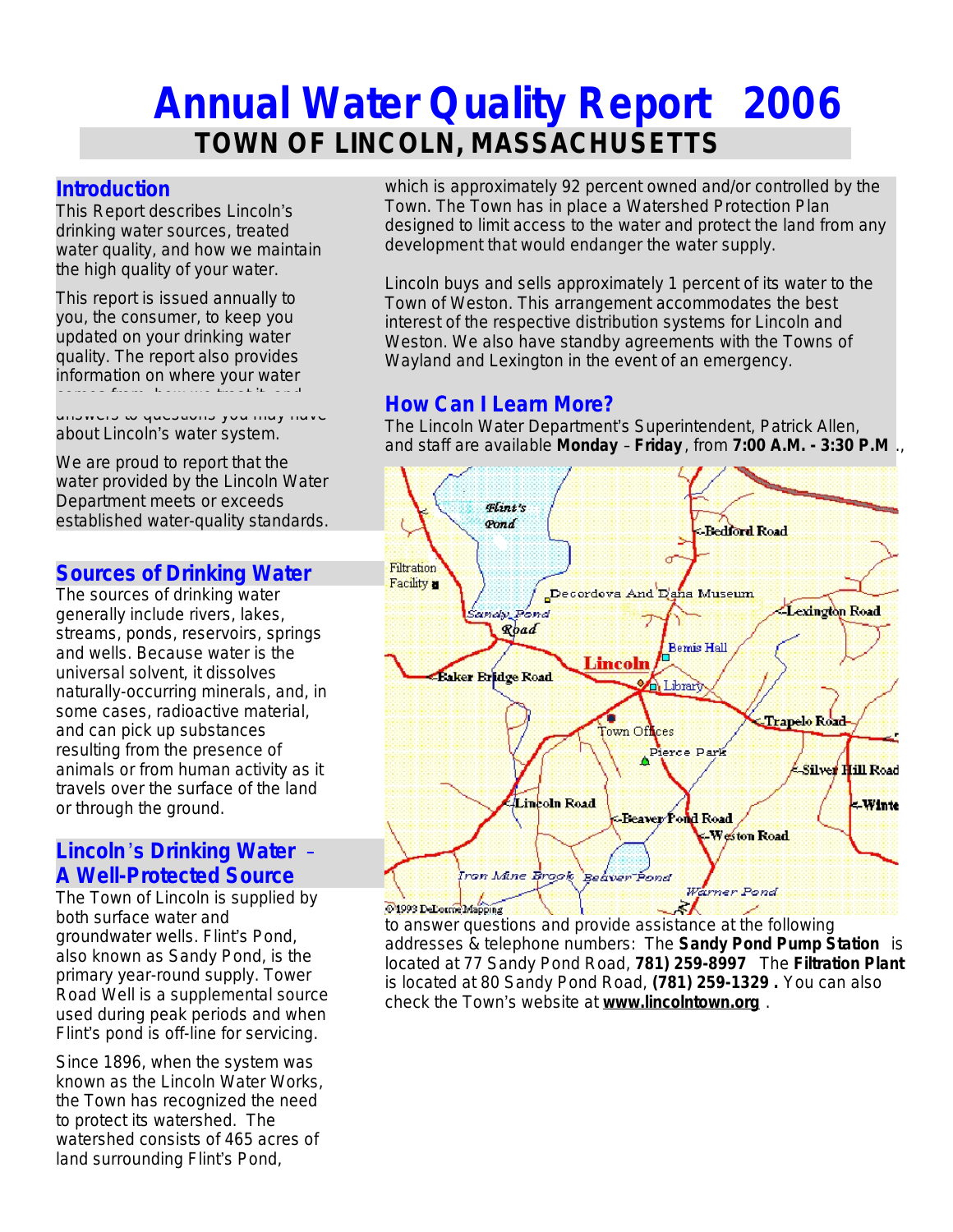## **Source Water Assessment & Protection**

The Source Water Assessment & Protection (**SWAP**) Program, established under the federal Safe Drinking Water Act, requires every state to: inventory land uses within the recharge areas of all public water supply sources; assess the susceptibility of drinking water sources to contamination from these land uses; and publicize the results to provide support for improved protection. You can download a copy of the Lincoln SWAP Report from the DEP web-site at **[www.mass.gov/dep/brp/dws.swap](http://www.mass.gov/dep/brp/dws.swap)** or call the Lincoln Water Department at (781) 259-1329.

# **Cross Connection/Distribution System Protection**

All backflow prevention devices were tested and approved in 2006.

# **Water Rates**

**\$4.83** per 1000 gallons for usage **under 58,000 gallons \$7.25** per 1000 gallons for usage **over 58,000 gallons** (up to 100,000 gallons) **\$14.50** per 1000 gallons for usage **over 100,000** gallons **\$14.50** per 1000 gallons

#### Base Charge + Usage = Total Amount Due **For Your Health**

for **ALL irrigation only meters**

In order to ensure that tap water is safe to drink, EPA prescribes regulations that limit the amount of certain contaminants in water provides by public and water provided by public  $\Gamma$  water public  $\Gamma$ 

water systems. FDA regulations establish limits for contaminants in bottled water that must provide the same protection for public health.

# **Information About Drinking Water**

Drinking water, including bottled water, may reasonably be expected to contain at least small amounts of some contaminants. The presence of contaminants does not necessarily indicate that water poses a health risk. However, some people may be more vulnerable to contaminants than the general population. Immuno-compromised persons, such as persons with cancer undergoing chemotherapy, persons who have undergone organ transplants, people with HIV/AIDS or other immune system disorders, some elderly, and infants can be

particularly at risk from infections. These people should seek advice about drinking water from their health care provider. More information about contaminants and potential health effects can be obtained by calling the EPA's Safe Drinking Water Hotline (1-800-426-4791). Lincoln's Public Water System I.D. # is: **3157000**.

Contaminants that can be present include:

- · *Microbial contaminants,* such as viruses and bacteria, which may come from septic systems and wildlife.
- · *Inorganic contaminants*, such as salts and metals, which can be naturally occurring or result from urban storm water runoff, industrial or domestic wastewater discharges.
- · *Pesticides and herbicides,* which may come from a variety of sources such as agriculture, urban storm water runoff and residential uses.
- · *Organic chemical contaminants*, including synthetic and volatile organic chemicals, which are byproducts of industrial processes and petroleum production, and can also come from gas stations, urban storm water runoff, and septic systems.
- · *Radioactive contaminants*, may be naturally occurring or be the result of oil and gas production and mining activities.

# **Lincoln Water Commission**

- ∙ Andrew Hall III: Chairman
- ∙ Dr. Andrew Cole The Lincoln Water Commission meets at the Sandy Pond Pump Station on the second Tuesday of each month at 7:30 A.M.

## **Water Conservation**

The Town has increased its public education and awareness efforts to strengthen on-going efforts to conserve water. Typically, summer consumption is 1-1/2 times the winter consumption baseline. As we all prepare for the upcoming summer season, the Lincoln Water Department would like to remind everyone of the need for water conservation so we can preserve this natural resource and save you money at the same time.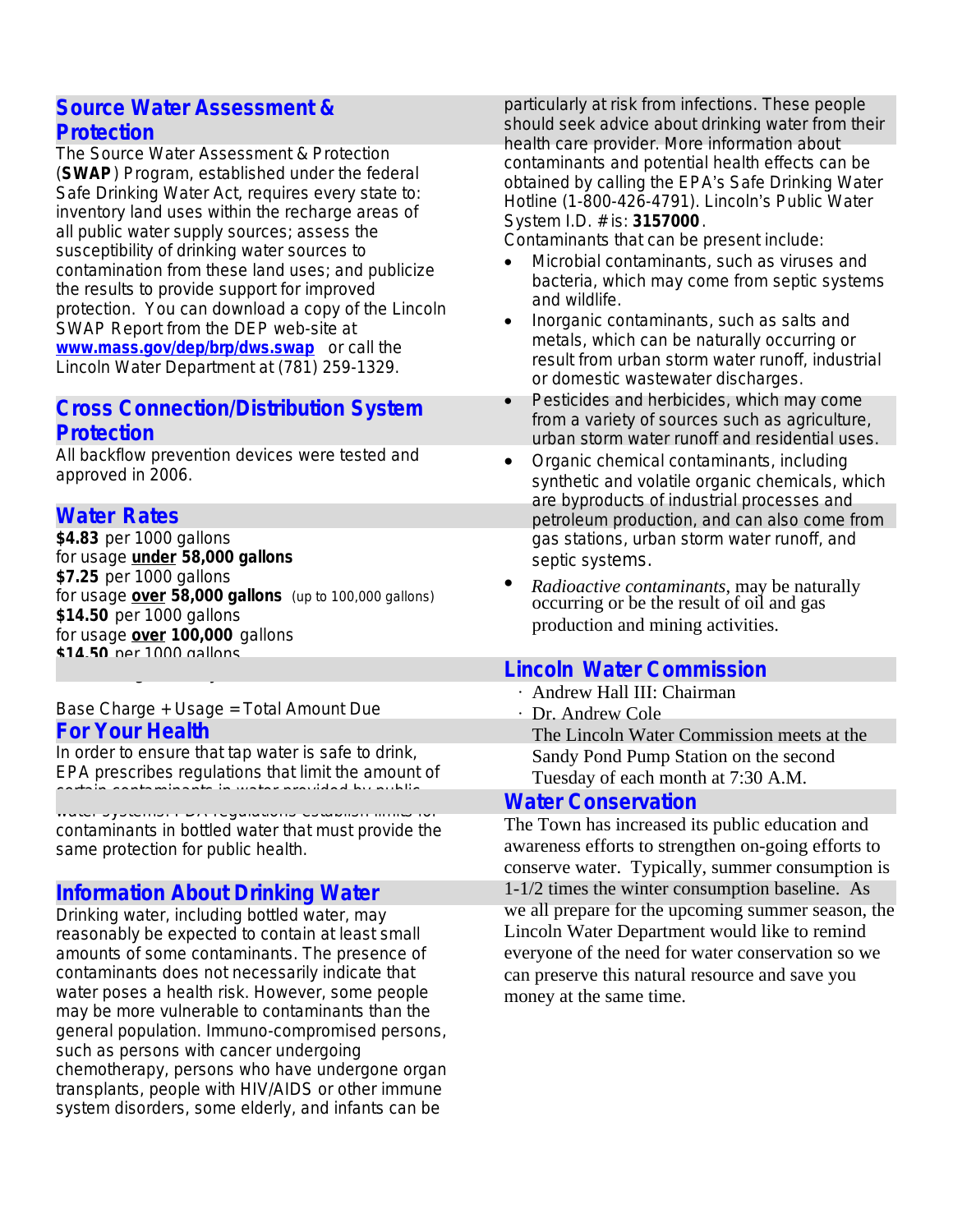## **Treated Water Quality**

Listed in the table below are substances detected in Lincoln's drinking water during 2006. There are more than 50 other substances for which we tested that were *not* detected in our water during 2006. The presence of contaminants in drinking water does not necessarily indicate that the water poses a health risk.

| or contaminanto in unimitiu                                                     | <b>Highest Level</b><br><b>Allowed (MCL)</b> | <b>Ideal Goal</b><br>(MCLG) | <b>Mater about not necessainly indicate that the Mater poses a health now.</b><br><b>Highest</b><br><b>Detected</b><br>Level | <b>Range of</b><br><b>Detected</b><br><b>Levels</b> | <b>Source of</b><br><b>Contamination</b>                                     |  |  |
|---------------------------------------------------------------------------------|----------------------------------------------|-----------------------------|------------------------------------------------------------------------------------------------------------------------------|-----------------------------------------------------|------------------------------------------------------------------------------|--|--|
| <b>Regulated for Source Water or After Treatment</b>                            |                                              |                             |                                                                                                                              |                                                     |                                                                              |  |  |
| Nitrate (ppm) Tower Rd. Well<br>Nitrate (ppm) Flint's Pond                      | 10<br>10                                     | 10<br>10                    | .028<br>.080                                                                                                                 | $.08 - .028$                                        | Runoff from fertilizer use;<br>septic systems                                |  |  |
| Nitrite (ppm) Tower Rd. Well<br>Nitrite (ppm) Flint's Pond                      | 1<br>1                                       | 1<br>1                      | <b>SNR</b><br><b>SNR</b>                                                                                                     | <b>NA</b>                                           | Runoff from fertilizer use;<br>septic systems                                |  |  |
| Turbidity (NTU)                                                                 | .30                                          | <b>NA</b>                   | .11                                                                                                                          | $.03 - .11$                                         | Natural sediment; soil runoff                                                |  |  |
| Barium (ppm)                                                                    | $\overline{2}$                               | $\overline{2}$              | <b>SNR</b>                                                                                                                   | <b>SNR</b>                                          | Erosion of natural deposits<br>(Source water)                                |  |  |
| <b>Regulated in the Distribution System (DS)</b>                                |                                              |                             |                                                                                                                              |                                                     |                                                                              |  |  |
| <b>Total Trihalomethanes</b><br>(TTHMs)(ppb)                                    | 80                                           | 0                           | 102.7                                                                                                                        | $62.8 - 102.7$                                      | By-product of drinking water<br>chlorination                                 |  |  |
| Haloacetic Acids (HAA5) (ppb)                                                   | 60                                           | 0                           | 53                                                                                                                           | $7.9 - 53$                                          | By-product of drinking<br>chlorination                                       |  |  |
| Di (2-ethylhexyl) phthalate (ppb)                                               | 6                                            | 0                           | ND.                                                                                                                          | <b>ND</b>                                           | Discharge from rubber &<br>chemical factories                                |  |  |
| Total Coliform (colonies/100 ml;<br>number of positive samples in<br>one month) | < 5% positive<br>samples per<br>month        | 0                           | $\mathbf 0$                                                                                                                  | 0                                                   | Naturally present in the<br>environment                                      |  |  |
| <b>Regulated at the Consumer's Tap</b>                                          |                                              |                             |                                                                                                                              |                                                     |                                                                              |  |  |
| Lead (ppb)                                                                      | $AL = 15$                                    | 0                           | .003                                                                                                                         | ND - .003                                           | Corrosion of household<br>plumbing systems                                   |  |  |
| Copper (ppm)                                                                    | $AL = 1.3$                                   | $\mathbf{1}$                | .07                                                                                                                          | $.06 - .07$                                         | Corrosion of household<br>plumbing systems                                   |  |  |
| Fluoride (ppm)                                                                  | $\overline{4}$                               | 4                           | 1.4                                                                                                                          | $0.2 - 1.4$                                         | Erosion of natural deposits;<br>water additive that promotes<br>strong teeth |  |  |
| Arsenic (ppb)                                                                   | 10                                           | <b>NA</b>                   | <b>ND</b>                                                                                                                    | <b>NA</b>                                           | Erosion of natural deposits;<br>runoff from orchards                         |  |  |
| Asbestos (MFL)                                                                  | $\overline{7}$                               | $\overline{7}$              | <b>SNR</b>                                                                                                                   | <b>NA</b>                                           | Decay of Asbestos Cement<br>Water Mains; erosion of<br>natural deposits      |  |  |
| <b>Unregulated Contaminants</b>                                                 |                                              |                             |                                                                                                                              |                                                     |                                                                              |  |  |
| Chloroform (ppb)                                                                | <b>NR</b>                                    | <b>NR</b>                   | 94.4                                                                                                                         | $58.2 - 94.4$                                       | By-product of drinking water<br>chlorination                                 |  |  |
| Bromodichloromethane (ppb)                                                      | <b>NR</b>                                    | <b>NR</b>                   | 9.4                                                                                                                          | $7.2 - 9.4$                                         | By-product of drinking water<br>chlorination                                 |  |  |
| Dibromochloromethane (ppb)                                                      | <b>NR</b>                                    | <b>NR</b>                   | 0.8                                                                                                                          | $ND - 0.8$                                          | By-product of drinking water<br>chlorination                                 |  |  |
| Sodium (ppm)                                                                    | <b>NR</b>                                    | <b>NR</b>                   | 7.1                                                                                                                          | 7.1                                                 | Widely present in natural<br>waters (Source Water)                           |  |  |